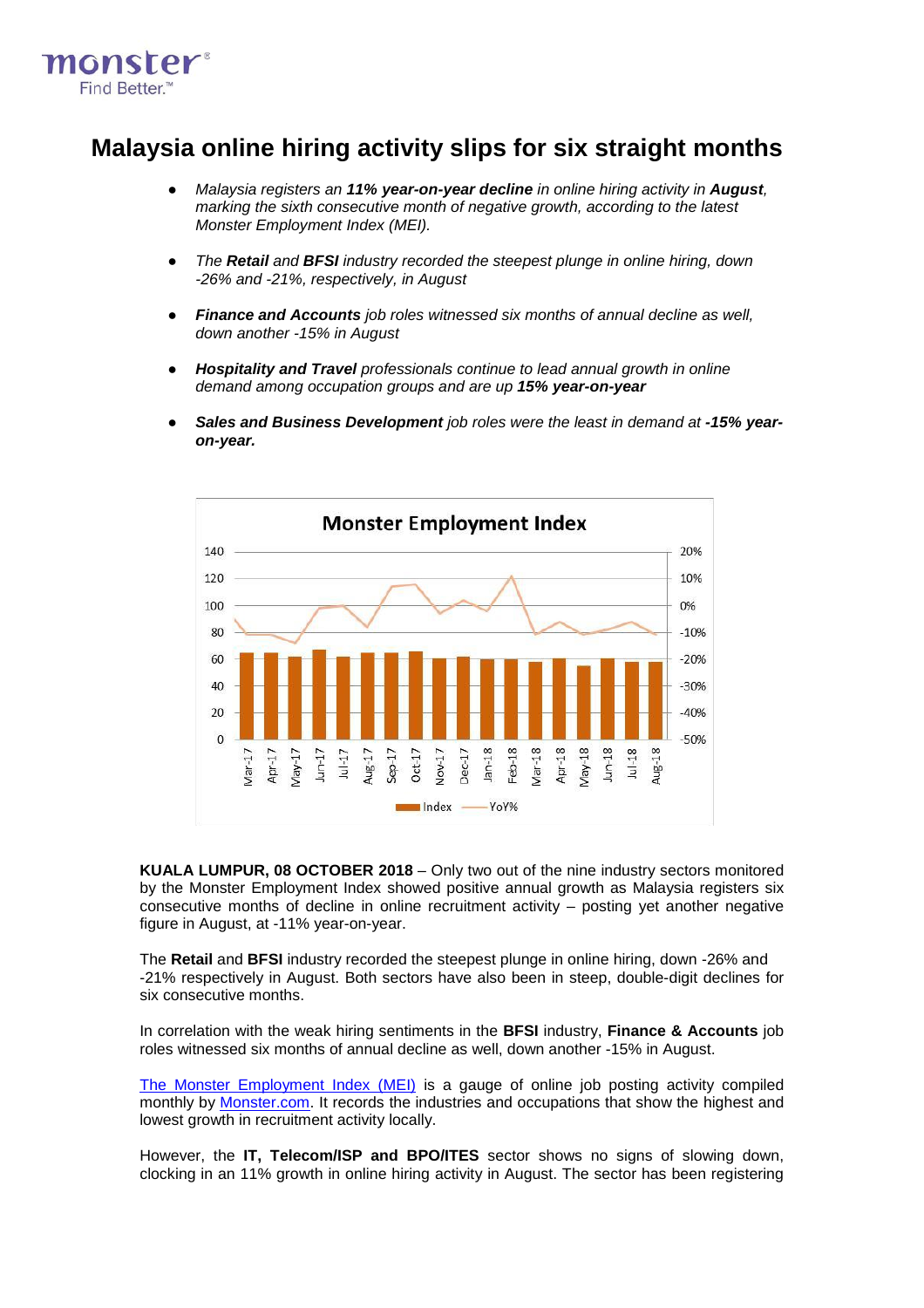

positive year-on-year growth since April 2018.

The only other industry recording positive figures is **Oil and Gas**, which was up 8% and has also been witnessing an uptrend in annual growth since April 2017.

Occupation-wise, only one out of the nine job roles monitored by the Index exhibited increased annual demand.

**Hospitality and Travel** professionals were once again the most in-demand profession among all occupation categories, up 15% year-on-year in August and recording its fourth consecutive month of annual growth. On a six-month basis, the profession saw the steepest growth as well, up 15%, among all job roles.

Annual online demand for **Sales and Business Development** professionals also continued to plummet, reporting its steepest decline at -15%.

"Businesses in Malaysia are increasingly more cautious about their business growth and plans with credit rating agencies, noting that the private sector continues to adopt a 'wait and see' approach due to policy uncertainties and changes, which have contributed to the ongoing weak hiring sentiments," said **Abhijeet Mukherjee, CEO of Monster.com – APAC and Middle East.**

"Banks are given a neutral outlook due to the weak loan growth and the forecasted slower net profit growth in the second half of 2018 has directly impacted online hiring activity in the BFSI industry. However, we are also seeing banks working hard to update legacy systems and turning to technology to improve operating effectiveness and customer experience. With the ongoing revolution in banking, new types of job roles are emerging, and banks need agile and adaptive workforces with an evolved set of skills to navigate changes in a digitally enabled financial services industry."

The [Monster Employment Index](http://www.monster.com.my/employment-index/) Malaysia is a monthly gauge of online job posting activity, based on a real-time review of millions of employer job opportunities culled from a large representative selection of career websites and online job listings across Malaysia. The Index does not reflect the trend of any one advertiser or source, but is an aggregate measure of the change in job listings across the industry.

**Monster Employment Index Malaysia results for the past 18 months are as follows:**

| Mar<br>$\overline{ }$ | Apr<br>$\rightarrow$ | May<br>. – | Jun<br>$\overline{\phantom{a}}$ | Jul<br>$\rightarrow$ | Aug<br>47 | Sep<br>$\overline{ }$ | Oct<br>. – | Nov<br>$\rightarrow$ | Dec<br>$\overline{ }$ | Jan<br>18 | Feb<br>18 | Mar<br>18 | Apr<br>18 | May<br>18 | Jun<br>18 | Jul<br>18 | Aug<br>18 | $Y$ -0-      |
|-----------------------|----------------------|------------|---------------------------------|----------------------|-----------|-----------------------|------------|----------------------|-----------------------|-----------|-----------|-----------|-----------|-----------|-----------|-----------|-----------|--------------|
| 65                    | 65                   | 62         | 67                              | 62                   | 65        | 65                    | 66         | 61                   | 62                    | 60        | 60        | 58        | 61        | 55        | 61        | 58        | 58        | 11%<br>a ser |

| Year-on-year Growth                                   | Aug<br>17 | Aua<br>18 | % Growth<br>Y-o-Y |  | Year-on-year Growth                                            | Aug | Aug<br>18 | % Grov<br>Y-o-Y |
|-------------------------------------------------------|-----------|-----------|-------------------|--|----------------------------------------------------------------|-----|-----------|-----------------|
| IT, Telecom/ISP and BPO/ITES                          | 92        | 102       | 11%               |  | Logistic, Courier/ Freight/<br>Transportation, Shipping/Marine | 72  | 66        | $-8%$           |
| Oil and Gas                                           | 87        | 94        | 8%                |  | Hospitality                                                    | 64  | 55        | $-14%$          |
| Production/Manufacturing,<br>Automotive and Ancillary | 91        | 89        | $-2%$             |  | <b>BFSI</b>                                                    | 78  | 62        | $-21%$          |
| Engineering, Construction and<br><b>Real Estate</b>   | 67        | 62        | $-7%$             |  | Retail                                                         | 54  | 40        | $-26%$          |

### **Growth Industries Lowest Growth Industries**

| Growth<br>Y-o-Y | Year-on-year Growth                                             | Aug<br>17 | Aug<br>18 | % Growth<br>$Y$ -o- $Y$ |
|-----------------|-----------------------------------------------------------------|-----------|-----------|-------------------------|
| 11%             | Logistic, Courier/ Freight/<br>Transportation, Shipping/ Marine | 72        | 66        | $-8%$                   |
| 8%              | Hospitality                                                     | 64        | 55        | $-14%$                  |
| $-2%$           | <b>BFSI</b>                                                     | 78        | 62        | $-21%$                  |
| $-7%$           | Retail                                                          | 54        | 40        | $-26%$                  |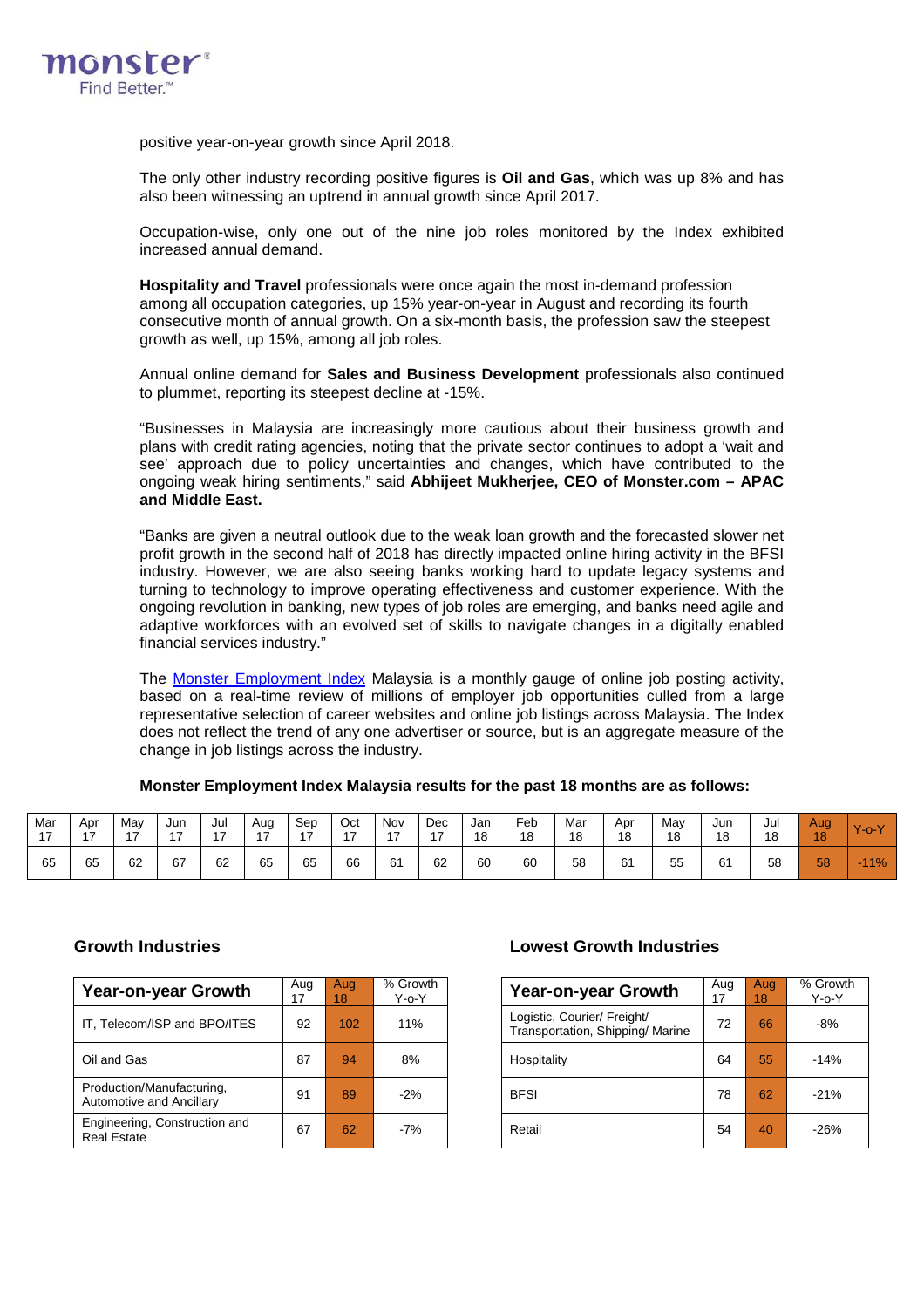

| Year-on-year Growth                           | Aug<br>17 | Aug<br>18 | % Growth<br>Y-o-Y |  | <b>Year-on-year Growth</b>        | Aug<br>17 | Aug<br>18 | % Grov<br>$Y$ -o- $Y$ |
|-----------------------------------------------|-----------|-----------|-------------------|--|-----------------------------------|-----------|-----------|-----------------------|
| Hospitality and Travel                        | 39        | 45        | 15%               |  | HR and Admin                      | 64        | 59        | $-8%$                 |
| Marketing and Communications                  | 81        | 78        | $-4%$             |  | <b>Customer Service</b>           | 24        | 22        | $-8%$                 |
| Software, Hardware, Telecom                   | 59        | 56        | $-5%$             |  | <b>Finance and Accounts</b>       | 75        | 64        | $-15%$                |
| Engineering/Production,<br><b>Real Estate</b> | 71        | 66        | $-7%$             |  | Sales and Business<br>Development | 87        | 74        | $-15%$                |

### **Top Growth Occupations Lowest Growth Occupations**

| Growth<br>Y-o-Y | <b>Year-on-year Growth</b>        | Aug<br>17 | Aug<br>18 | % Growth<br>$Y$ -o- $Y$ |
|-----------------|-----------------------------------|-----------|-----------|-------------------------|
| 15%             | HR and Admin                      | 64        | 59        | $-8%$                   |
| $-4%$           | <b>Customer Service</b>           | 24        | 22        | $-8%$                   |
| $-5%$           | <b>Finance and Accounts</b>       | 75        | 64        | $-15%$                  |
| $-7%$           | Sales and Business<br>Development | 87        | 74        | $-15%$                  |

## By Industry

|                                                                                             |     | 2017 |     |            |            |     | 2018 |     |     |     |     |     |     |  |  |
|---------------------------------------------------------------------------------------------|-----|------|-----|------------|------------|-----|------|-----|-----|-----|-----|-----|-----|--|--|
|                                                                                             | Aug | Sep  | Oct | <b>Nov</b> | <b>Dec</b> | Jan | Feb  | Mar | Apr | May | Jun | Jul | Aug |  |  |
| <b>IT. Telecom/ISP and BPO/ITES</b>                                                         | 92  | 95   | 99  | 93         | 100        | 96  | 97   | 84  | 94  | 88  | 101 | 102 | 102 |  |  |
| <b>Engineering, Construction and</b><br><b>Real Estate</b>                                  | 67  | 67   | 69  | 63         | 63         | 65  | 66   | 63  | 68  | 62  | 66  | 63  | 62  |  |  |
| <b>BFSI</b>                                                                                 | 78  | 75   | 76  | 69         | 69         | 66  | 68   | 66  | 70  | 57  | 68  | 63  | 62  |  |  |
| Production/Manufacturing,<br><b>Automotive and Ancillary</b>                                | 91  | 92   | 92  | 91         | 90         | 89  | 90   | 87  | 90  | 90  | 92  | 90  | 89  |  |  |
| <b>Oil and Gas</b>                                                                          | 87  | 86   | 87  | 89         | 91         | 91  | 93   | 94  | 91  | 89  | 92  | 92  | 94  |  |  |
| <b>Hospitality</b>                                                                          | 64  | 64   | 62  | 65         | 61         | 63  | 65   | 64  | 58  | 54  | 55  | 53  | 55  |  |  |
| Retail                                                                                      | 54  | 52   | 50  | 42         | 43         | 41  | 41   | 38  | 43  | 35  | 42  | 39  | 40  |  |  |
| Logistic, Courier/Freight/<br><b>Transportation, Shipping/Marine</b>                        | 72  | 63   | 72  | 65         | 60         | 67  | 68   | 67  | 69  | 53  | 70  | 69  | 66  |  |  |
| Advertising, Market Research,<br><b>Public Relations, Media and</b><br><b>Entertainment</b> | 63  | 62   | 62  | 59         | 60         | 57  | 57   | 56  | 59  | 53  | 60  | 56  | 58  |  |  |

# By Occupation

|                                                      | 2017 |     |     |            |     |     | 2018 |     |     |     |     |     |     |  |  |
|------------------------------------------------------|------|-----|-----|------------|-----|-----|------|-----|-----|-----|-----|-----|-----|--|--|
|                                                      | Aug  | Sep | Oct | <b>Nov</b> | Dec | Jan | Feb  | Mar | Apr | May | Jun | Jul | Aug |  |  |
| Software, Hardware, Telecom                          | 59   | 60  | 69  | 65         | 70  | 61  | 61   | 50  | 58  | 48  | 60  | 57  | 56  |  |  |
| <b>Finance and Accounts</b>                          | 75   | 73  | 74  | 69         | 70  | 68  | 69   | 68  | 71  | 62  | 68  | 64  | 64  |  |  |
| <b>Sales and Business</b><br><b>Development</b>      | 87   | 88  | 88  | 82         | 84  | 76  | 76   | 72  | 76  | 70  | 72  | 73  | 74  |  |  |
| <b>Customer Service</b>                              | 24   | 22  | 24  | 18         | 21  | 24  | 24   | 19  | 21  | 17  | 22  | 22  | 22  |  |  |
| <b>Marketing and Communications</b>                  | 81   | 82  | 82  | 80         | 81  | 77  | 77   | 77  | 79  | 75  | 79  | 77  | 78  |  |  |
| HR & Admin                                           | 64   | 61  | 62  | 59         | 57  | 58  | 58   | 59  | 62  | 57  | 61  | 59  | 59  |  |  |
| <b>Engineering/Production, Real</b><br><b>Estate</b> | 71   | 71  | 73  | 67         | 68  | 69  | 70   | 68  | 70  | 65  | 71  | 66  | 66  |  |  |
| <b>Hospitality and Travel</b>                        | 39   | 45  | 46  | 41         | 36  | 37  | 39   | 45  | 38  | 46  | 49  | 46  | 45  |  |  |
| <b>Purchase/Logistics/Supply Chain</b>               | 77   | 72  | 76  | 70         | 70  | 73  | 73   | 72  | 74  | 63  | 74  | 74  | 71  |  |  |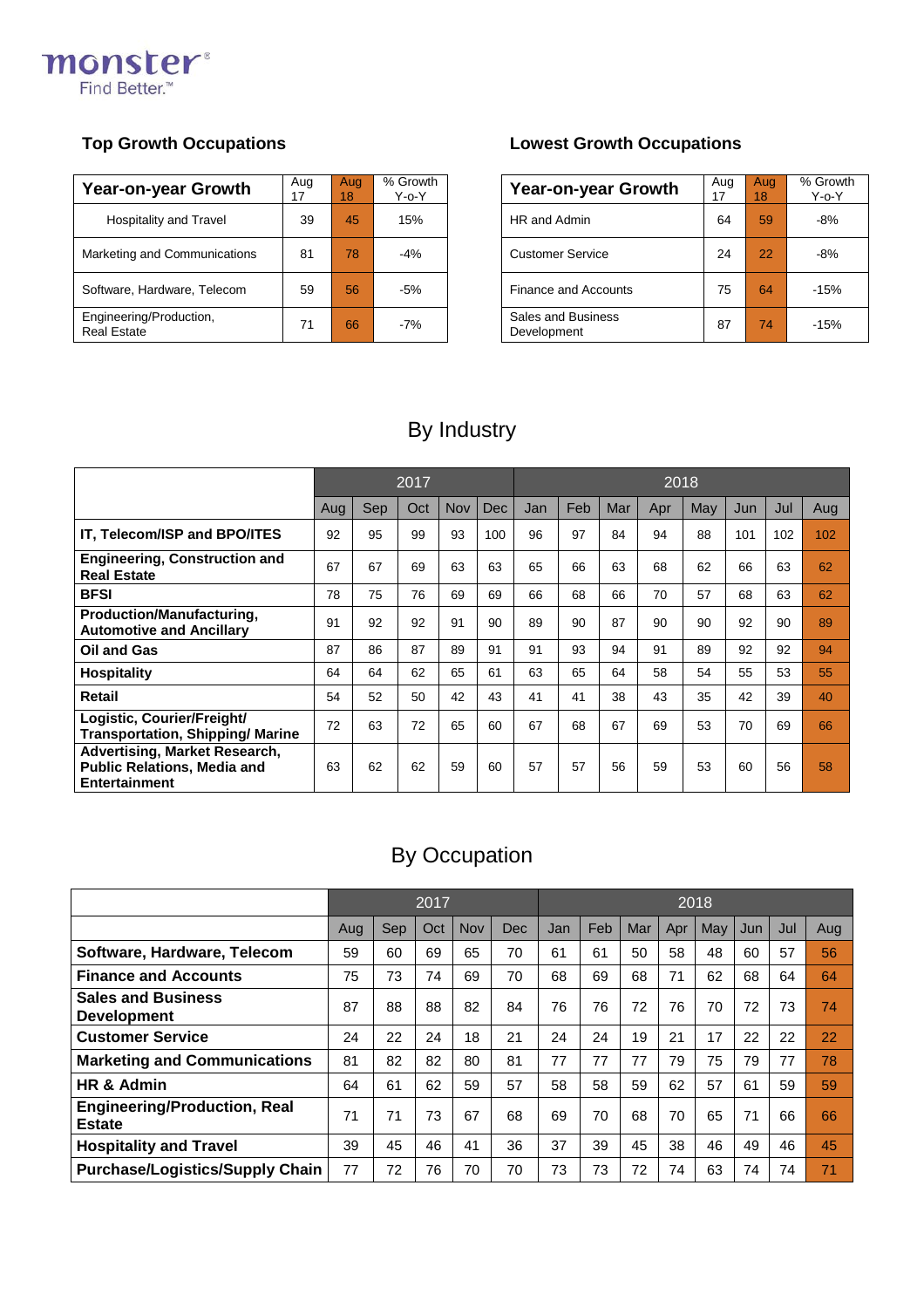

### **About the Monster Employment Index**

Launched in May 2015, with data collected since February 2014, the [Monster Employment](http://www.monster.com.my/employment-index/)  [Index](http://www.monster.com.my/employment-index/) is a broad and comprehensive monthly analysis of online job posting activity in Malaysia conducted by [Monster Malaysia.](http://www.monster.com.my/) Based on a real-time review of millions of employer job opportunities culled from a large, representative selection of online career outlets, including Monster Malaysia, the Monster Employment Index presents a snapshot of employer online recruitment activity nationwide. Monster has taken due care in compiling and processing the data available from various sources for Monster Employment Index, but does not guarantee the accuracy, adequacy or completeness of any information and is not responsible for any errors or omissions or action / decision taken or for the results obtained from the use of such information.

### **About Monster APAC & Gulf**

Monster has been a leading online career and recruitment resource for more than 20 years. With its cutting-edge technology, it provides relevant profiles to employers and relevant jobs to jobseekers across industry verticals, experience levels and geographies. Monster today has more than 200 million people registered on the Monster Worldwide network, and with operations in more than 40 countries, provides the widest and most sophisticated job seeking, career management, recruitment and talent management capabilities.

Monster in APAC & Gulf started its operations with India in 2001 and has operations across India, Singapore, Malaysia, Philippines, Hong Kong, Vietnam, Thailand, Indonesia, UAE and Kingdom of Saudi Arabia. In India, it is headquartered in Hyderabad, and has presence in 10 other cities of India viz., Mumbai, Delhi, Bangalore, Chennai, Pune, Kolkata, Ahmedabad, Baroda, Chandigarh, and Cochin. Monster Mobile App in India was voted Product of the Year in 2016 under the 'Mobile App Job' category in a survey of over 18000 people by Nielsen. Monster.com in India was also voted Product of the Year in 2015 and back in 2014, mPower Search was voted Product of the Year as well. The Indian Air Force Placement Cell (IAFPC) selected Monster India for a collaboration to provide a robust platform to assist retired and shortly retiring Air Warriors seek suitable second career opportunities in the corporate world. Monster also initiated 'Rozgarduniya.com' – a job portal exclusively for jobseekers in rural India to enable employers in corporate India to connect with rural talent, thus removing the traditional barriers they face in this process.

Monster continues its pioneering work of transforming the recruiting industry with advanced technology using intelligent digital, social and mobile solutions, and a vast array of products and services.

To learn more about Monster in APAC & Gulf, visit: [www.monsterindia.com](http://www.monsterindia.com/) | [www.monstergulf.com](http://www.monstergulf.com/) | [www.monster.com.sg](http://www.monster.com.sg/) | [www.monster.com.my](http://www.monster.com.my/) | [www.monster.com.ph](http://www.monster.com.ph/) |[www.monster.com.hk](http://www.monster.com.hk/)

#### **For further queries, please contact:**

### **Priyanka Sharma Kaintura** Head of Communication - APAC & Gulf, Monster.com [Priyanka.Sharma@monsterindia.com](mailto:Priyanka.Sharma@monsterindia.com)

**Jean Leong** Mutant Communications (Malaysia) Jean@mutant.com.my (+6012 293 3829)

**Richa Shah** Mutant Communications [Richa@mutant.com.sg](mailto:Richa@mutant.com.sg) (+65) 8265 6850